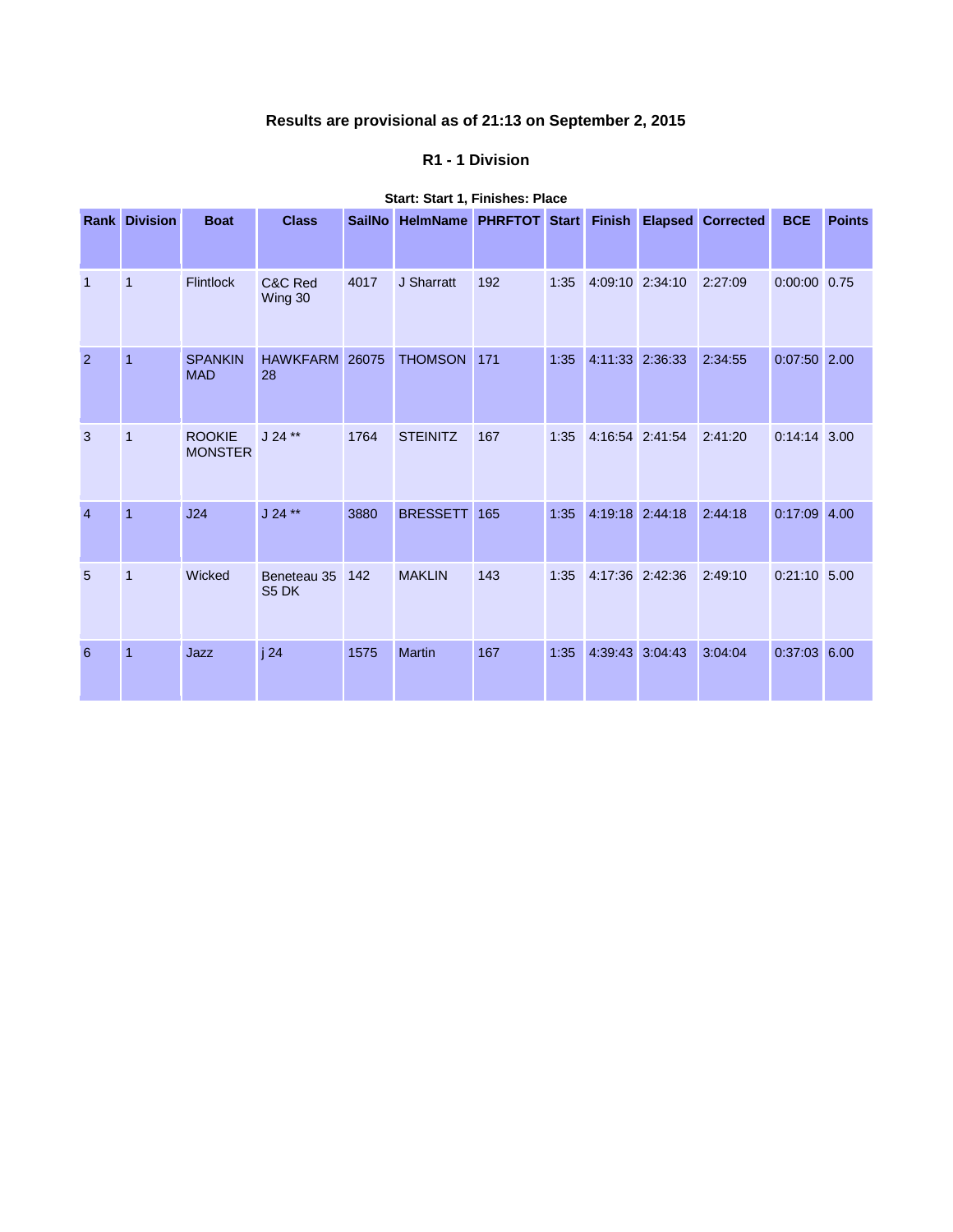# **R1 - 2 Division**

|                | <b>Rank Division</b> | <b>Boat</b>                                     | <b>Class</b>                              | SailNo HelmName PHRFTOT Start Finish Elapsed Corrected |     |      |                              | <b>BCE</b>     | <b>Points</b> |
|----------------|----------------------|-------------------------------------------------|-------------------------------------------|--------------------------------------------------------|-----|------|------------------------------|----------------|---------------|
| $\overline{1}$ | 2                    | Work In SHARK 1762<br>Progress 24 <sup>**</sup> |                                           | COURTNEY 211                                           |     |      | 1:35 4:19:30 2:44:30 2:32:09 | 0:00:00 0.75   |               |
| $\overline{2}$ | 2                    | <b>LADY IN</b><br><b>RED</b>                    | VIKING 3<br><b>22</b><br>MOD <sub>2</sub> | <b>DOYLE</b>                                           | 234 | 1:35 | 4:47:45 3:12:45 2:51:49      | $0:22:04$ 2.00 |               |

#### **Start: Start 1, Finishes: Place**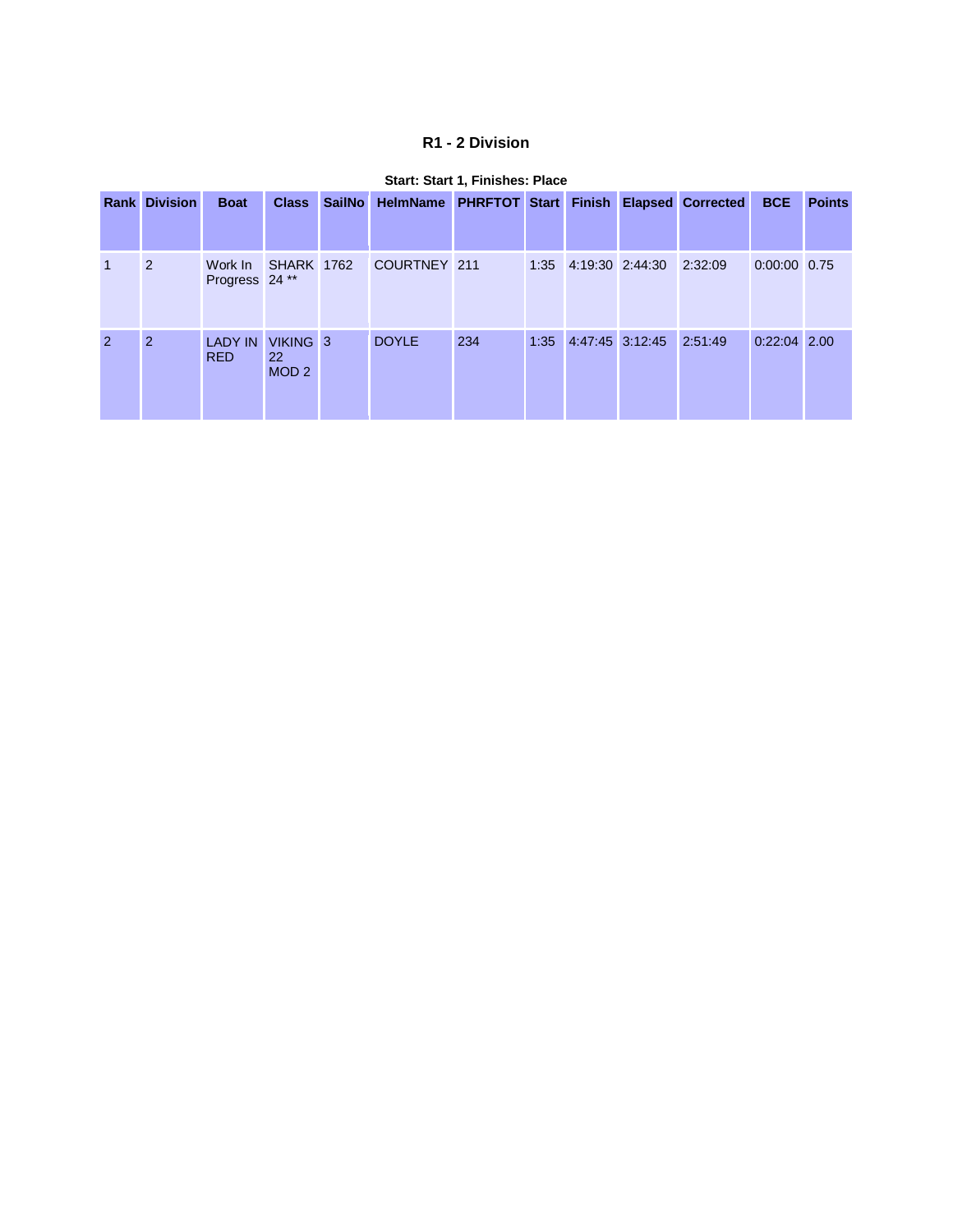# **R1 - 3 Division**

| <b>Rank</b>    | <b>Division</b> | <b>Boat</b>  | <b>Class</b>                      | SailNo HelmName PHRFTOT Start Finish Elapsed Corrected |     |      |                              |         | <b>BCE</b>     | <b>Points</b> |
|----------------|-----------------|--------------|-----------------------------------|--------------------------------------------------------|-----|------|------------------------------|---------|----------------|---------------|
|                | 3               |              | GRAYLING GRAMPIAN 431<br>26 OB ** | <b>COOK</b>                                            | 239 |      | 1:45 4:30:08 2:45:08 2:26:03 |         | 0:00:00 0.75   |               |
| $\overline{2}$ | 3               | <b>FREYA</b> | <b>GRAMPIAN 516</b><br>26 IB      | <b>RENDER</b>                                          | 258 | 1:45 | 5:00:39 3:15:39              | 2:48:03 | $0:25:37$ 2.00 |               |

### **Start: Start 1, Finishes: Place**